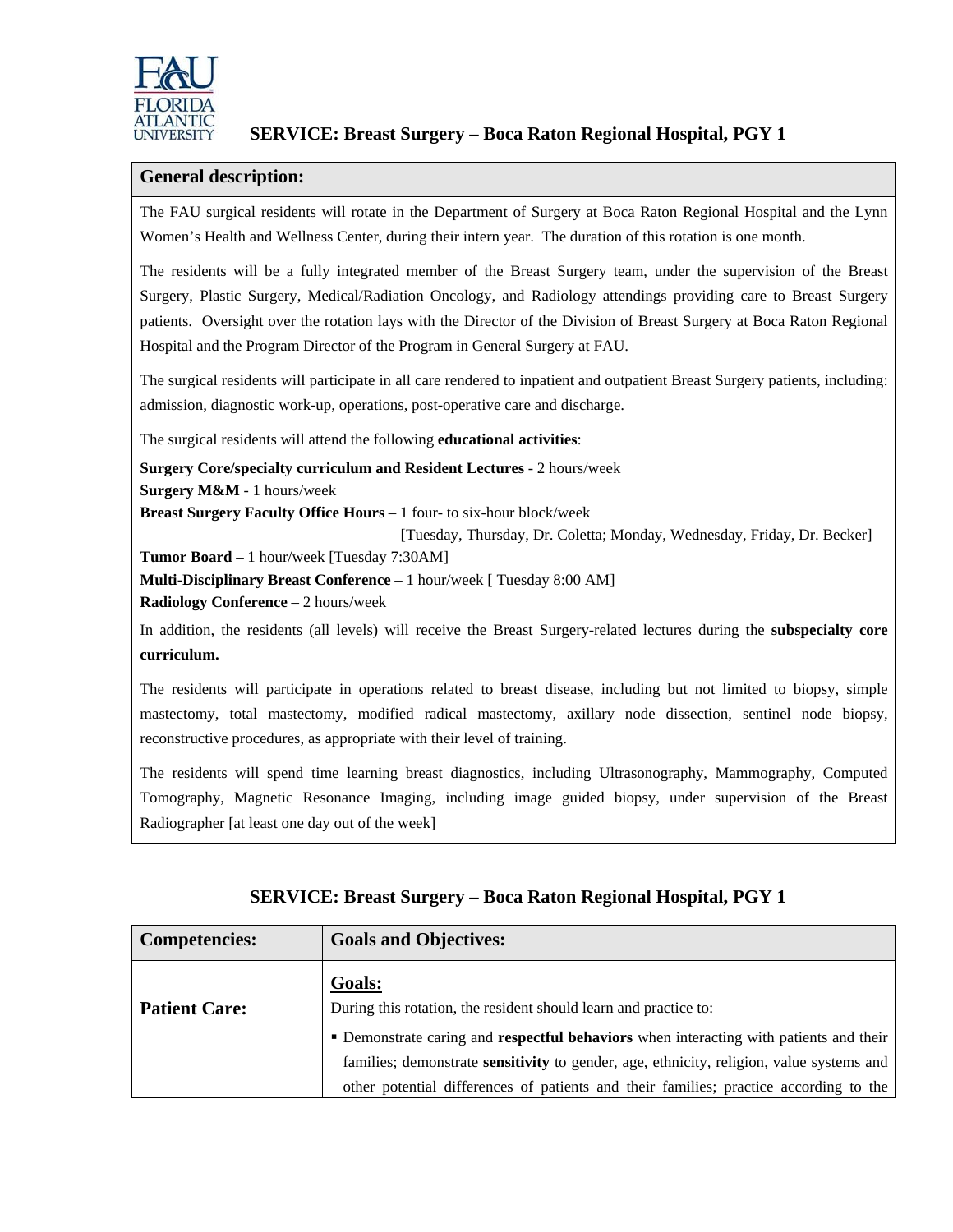clinical standards of Boca Regional Hospital and the participating program hospitals.

- Gather patient and case specific essential, **comprehensive multi-source and accurate information** about their patients for initial or peri-operative workup and patient follow up in the inpatient and outpatient setting
- Using all available resources, under the guidance of the Breast Surgery/Plastic Surgery attending and experienced Breast Surgery allied healthcare providers, make **informed decisions about diagnostic and therapeutic interventions** based on patient information, up-to-date scientific evidence and clinical judgment; evaluate and implement priorities in patient care and incorporate preventive measures
- Under the guidance of the Breast Surgery/Plastic Surgery attending and other designated Breast Center related expert personnel, develop and **carry out patient management plans**
- Under the guidance of the Breast Surgery/Plastic Surgery attending and other designated Breast Center related expert personnel, **monitor** closely the patient's clinical progress, review and react to variances in patient progress or response to therapeutic interventions; **communicate** the details and changes of patient care, progress and complications to the Breast Surgery/Plastic Surgery attending and/or appropriate allied provider(s) in a timely manner
- Under close and direct supervision of the Breast Surgery/Plastic Surgery attending and other designated Breast Center related expert personnel, **counsel and educate patients** and their families on the state of the patient's disease, necessary diagnostic tests, operative procedures medical management
- Use information technology (hospital computer system) to support patient care decisions and patient education (electronic patient record, electronic radiology studies, online educational resources, including literature research)
- **Work closely with other healthcare professionals**, including those from other disciplines (Radiology, Medical- and Radiation Oncology, Geneticists, Case managers, Infusion providers, mid-level providers, nurses, Surgery office staff, etc.), to provide patient-focused and optimum outcome driven care
- Ensure that the **needs of the patient and team supersede individual preferences** when managing patient care; incorporate evidence-based medicine into patient care whenever possible; comply with changes in clinical practice and standards given by the Breast Surgery or other responsible attending

#### **Objectives**:

During the rotation, the resident should:

 Under one-on-one supervision by the Breast Surgery/Plastic Surgery attending, and/or Breast Radiologist, **perform competently and/or assist in procedures** (both in the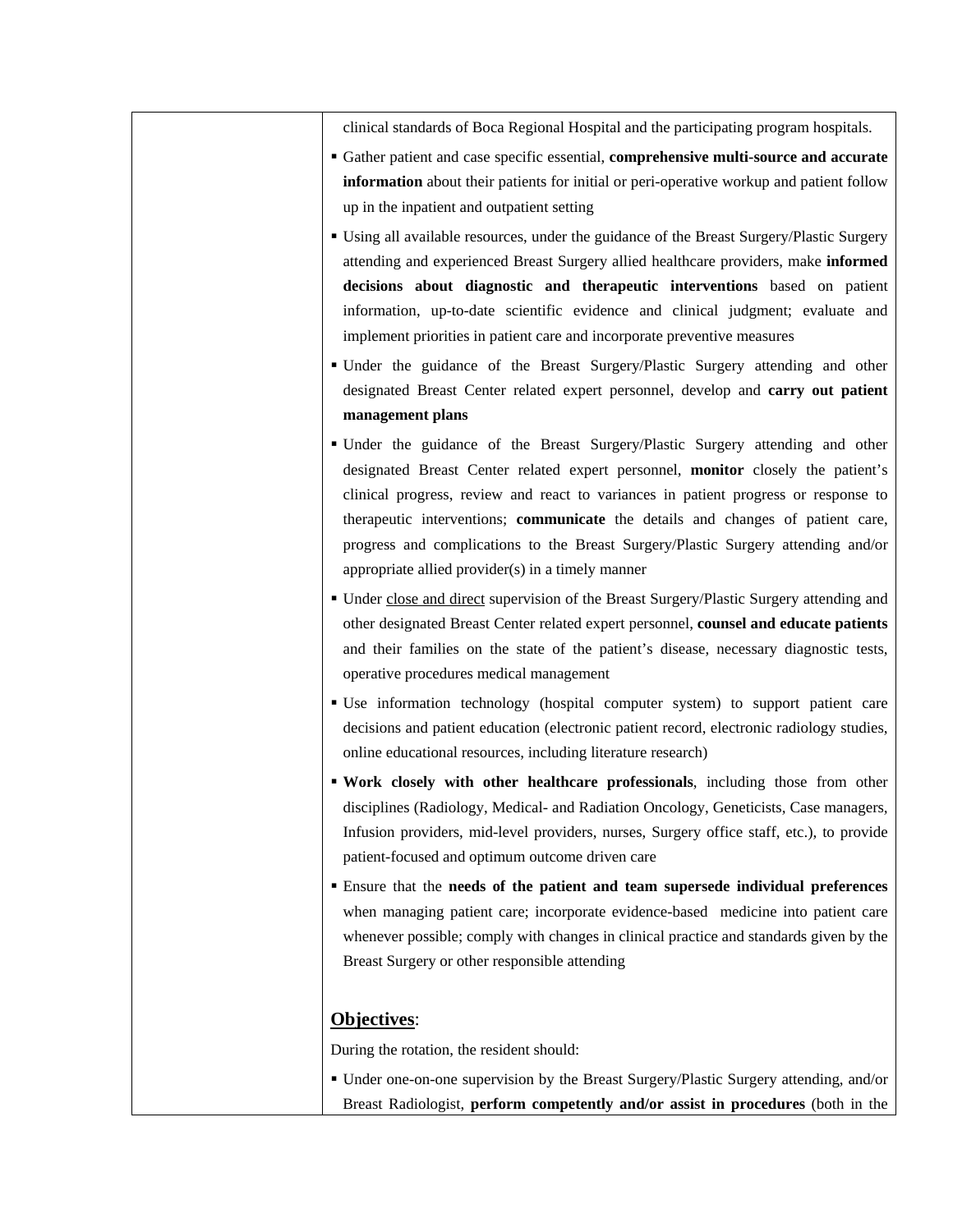|                           | inpatient and outpatient setting) considered essential for the area of practice:                                                                                                                                                                                   |  |  |
|---------------------------|--------------------------------------------------------------------------------------------------------------------------------------------------------------------------------------------------------------------------------------------------------------------|--|--|
|                           | Perform under supervision:                                                                                                                                                                                                                                         |  |  |
|                           | a. Breast Biopsy a) FNA/core, palpable lesion                                                                                                                                                                                                                      |  |  |
|                           | b) FNA/core, non-palpable lesion, ultrasound guidance                                                                                                                                                                                                              |  |  |
|                           | c) FNA/core, mammographic guidance                                                                                                                                                                                                                                 |  |  |
|                           | d) excisional with and without prior localization                                                                                                                                                                                                                  |  |  |
|                           | b. Cyst aspiration, with or without ultrasound guidance<br>c. Sentinel node biopsy<br>d. Simple mastectomy with and without axillary biopsy or dissection                                                                                                          |  |  |
|                           |                                                                                                                                                                                                                                                                    |  |  |
|                           |                                                                                                                                                                                                                                                                    |  |  |
|                           | e. Total Mastectomy, Modified Radical Mastectomy                                                                                                                                                                                                                   |  |  |
|                           |                                                                                                                                                                                                                                                                    |  |  |
|                           | Assist:                                                                                                                                                                                                                                                            |  |  |
|                           | a Breast reconstruction a) TRAM flap                                                                                                                                                                                                                               |  |  |
|                           | b) DEEP flap                                                                                                                                                                                                                                                       |  |  |
|                           | c) Implant/Prosthesis                                                                                                                                                                                                                                              |  |  |
|                           | b. Plastic surgery procedures a) reduction Mammoplasty                                                                                                                                                                                                             |  |  |
|                           | b) correction of ptosis and other conditions                                                                                                                                                                                                                       |  |  |
|                           | • Under supervision by the Breast Surgery/Plastic Surgery attending and other<br>designated Breast Center related expert personnel, participate in the pre- and post-                                                                                              |  |  |
|                           | operative surgical management of patients before and after Breast Surgery<br>procedures; participate in daily morning and afternoon patient rounds on the Breast<br>Surgery service at Northwest                                                                   |  |  |
|                           | · Under supervision by the Breast Surgery/Plastic Surgery attendings and other<br>designated Breast Center related expert personnel, manage post-operative surgical<br>complications, including bleeding, wound infection, pain, lymphedema, nerve<br>damage, etc. |  |  |
|                           | <b>Attend Breast Surgery clinics/faculty office hours</b> as outlined above and participate<br>in the evaluation of patients in the office setting                                                                                                                 |  |  |
|                           | Goals:                                                                                                                                                                                                                                                             |  |  |
| <b>Medical Knowledge:</b> | Residents must demonstrate knowledge about established and evolving biomedical,                                                                                                                                                                                    |  |  |
|                           | clinical and cognate (e.g., epidemiological and social-behavioral) sciences and the                                                                                                                                                                                |  |  |
|                           |                                                                                                                                                                                                                                                                    |  |  |
|                           | application of this knowledge to patient care.<br>Objectives:<br>At the end of the Breast Surgery rotation, the resident should be able to:                                                                                                                        |  |  |
|                           |                                                                                                                                                                                                                                                                    |  |  |
|                           |                                                                                                                                                                                                                                                                    |  |  |
|                           | · Demonstrate knowledge of the anatomy, physiology and pathophysiology of breast<br>disease and be able to prescribe treatment and provide appropriate care for patients                                                                                           |  |  |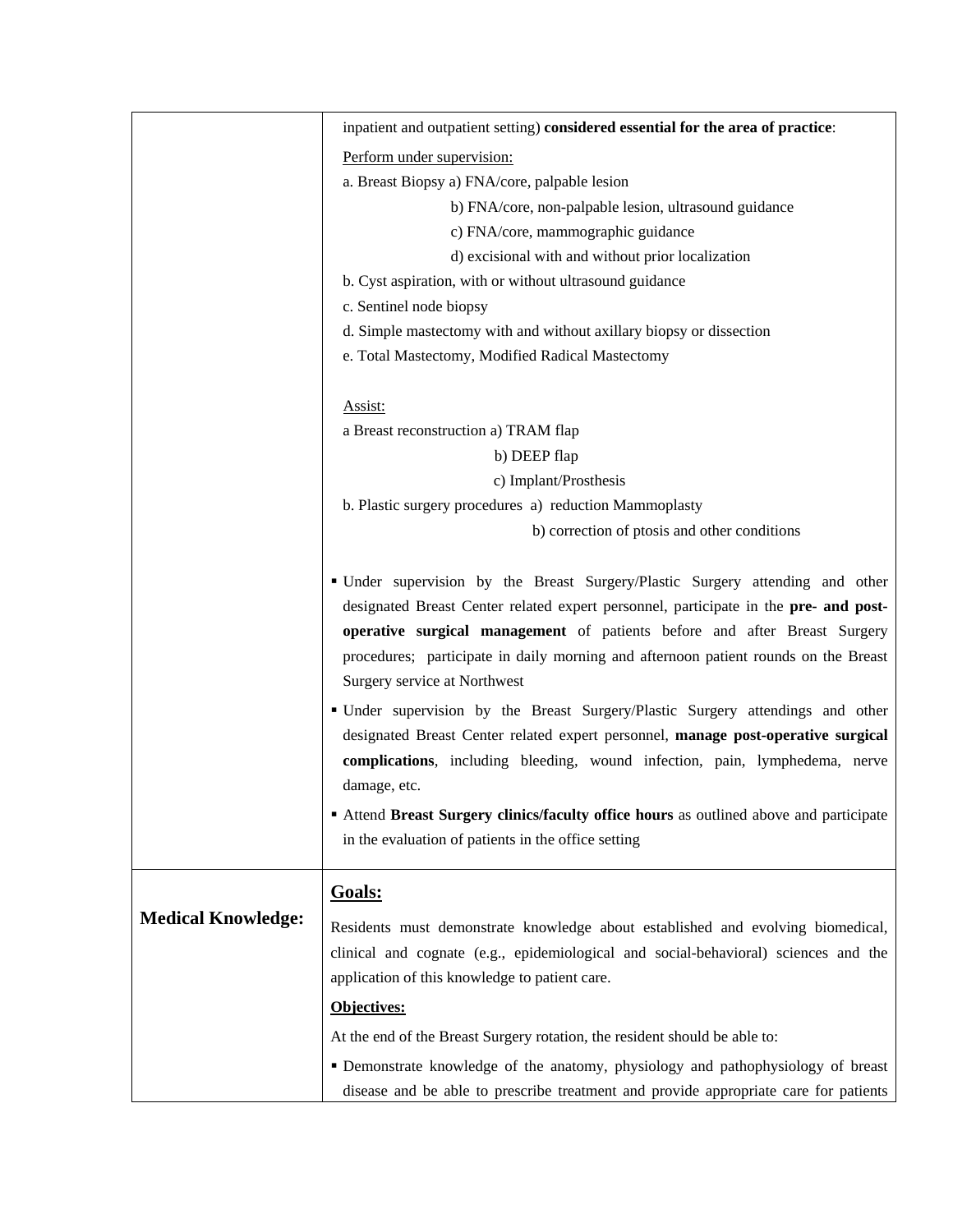| undergoing breast surgery.<br><b>• Describe and demonstrate a working knowledge of the embryologic development of</b><br>the breast, including<br>Tissue origins<br>a.<br>Hormonal influences in breast development, Tanner stages<br>b.<br>Common developmental abnormalities, including accessory breast tissue/nipple<br>c.<br>areolar complexes, breast hypoplasia/amastia and association with developmental<br>syndromes [i.e. Poland]<br><b>• Describe and demonstrate a working knowledge of the anatomy of the breast, chest</b><br>wall and axilla, including:<br>a. Lobular architecture, support structures, glandular structures, nipple areolar complex<br>b. Lymphatic drainage, nodal basins and stations<br>c. Vascular supply of the breast, chest wall and axilla<br>d. Sensory innervation of the breast, important neural structures of the axilla and chest<br>wall and their relation to breast tissue and nodal stations<br>e. Musculature of the chest wall and relation to breast tissue, neural structures and<br>nodal stations<br>f. Specific anatomic considerations of the male breast<br>arteries) with common variations/abnormalities<br>• Describe and demonstrate working knowledge of breast physiology, including:<br>a. Hormonal influences on the female breast, during menstruation, pregnancy,<br>lactation, pre- and post-menopausal changes<br>b. Hormonal influences on the male breast and common medical conditions that<br>contribute [i.e. liver disease, adrenals disease, pituitary disease, morbid obesity]<br>c. Common medications that influence breast function<br><b>• Describe indication, limitations and possible complications related to breast imaging</b><br>and localization procedures, including:<br>Mammography: standard technique and special views, limitations in the<br>a.<br>young/old/dense/large breast, characteristics of appearance of normal breast tissue<br>and common abnormalities [i.e. calcifications, solid/cystic lesions, architectural<br>distortion, etc.], BIRADS grading; indications for the study, recommendations for<br>use in routine screening and relation to clinical breast cancer risk; use in biopsy and<br>pre-surgical localization; radiation exposure<br>b. Breast ultrasonography: standard technique limitations in the young/old/dense/large<br>breast, characteristics of appearance of normal breast tissue and common<br>abnormalities [i.e. hyper/hypo-echoic lesions, solid/cystic lesions, architectural<br>distortion, etc.], BIRADS grading; indications for the study, recommendations for<br>use in routine screening and relation to clinical breast cancer risk; use in biopsy and<br>cyst aspiration |  |
|----------------------------------------------------------------------------------------------------------------------------------------------------------------------------------------------------------------------------------------------------------------------------------------------------------------------------------------------------------------------------------------------------------------------------------------------------------------------------------------------------------------------------------------------------------------------------------------------------------------------------------------------------------------------------------------------------------------------------------------------------------------------------------------------------------------------------------------------------------------------------------------------------------------------------------------------------------------------------------------------------------------------------------------------------------------------------------------------------------------------------------------------------------------------------------------------------------------------------------------------------------------------------------------------------------------------------------------------------------------------------------------------------------------------------------------------------------------------------------------------------------------------------------------------------------------------------------------------------------------------------------------------------------------------------------------------------------------------------------------------------------------------------------------------------------------------------------------------------------------------------------------------------------------------------------------------------------------------------------------------------------------------------------------------------------------------------------------------------------------------------------------------------------------------------------------------------------------------------------------------------------------------------------------------------------------------------------------------------------------------------------------------------------------------------------------------------------------------------------------------------------------------------------------------------------------------------------------------------------------------------------------------------------------------------------------------------------------------------------|--|
|                                                                                                                                                                                                                                                                                                                                                                                                                                                                                                                                                                                                                                                                                                                                                                                                                                                                                                                                                                                                                                                                                                                                                                                                                                                                                                                                                                                                                                                                                                                                                                                                                                                                                                                                                                                                                                                                                                                                                                                                                                                                                                                                                                                                                                                                                                                                                                                                                                                                                                                                                                                                                                                                                                                                  |  |
|                                                                                                                                                                                                                                                                                                                                                                                                                                                                                                                                                                                                                                                                                                                                                                                                                                                                                                                                                                                                                                                                                                                                                                                                                                                                                                                                                                                                                                                                                                                                                                                                                                                                                                                                                                                                                                                                                                                                                                                                                                                                                                                                                                                                                                                                                                                                                                                                                                                                                                                                                                                                                                                                                                                                  |  |
|                                                                                                                                                                                                                                                                                                                                                                                                                                                                                                                                                                                                                                                                                                                                                                                                                                                                                                                                                                                                                                                                                                                                                                                                                                                                                                                                                                                                                                                                                                                                                                                                                                                                                                                                                                                                                                                                                                                                                                                                                                                                                                                                                                                                                                                                                                                                                                                                                                                                                                                                                                                                                                                                                                                                  |  |
|                                                                                                                                                                                                                                                                                                                                                                                                                                                                                                                                                                                                                                                                                                                                                                                                                                                                                                                                                                                                                                                                                                                                                                                                                                                                                                                                                                                                                                                                                                                                                                                                                                                                                                                                                                                                                                                                                                                                                                                                                                                                                                                                                                                                                                                                                                                                                                                                                                                                                                                                                                                                                                                                                                                                  |  |
|                                                                                                                                                                                                                                                                                                                                                                                                                                                                                                                                                                                                                                                                                                                                                                                                                                                                                                                                                                                                                                                                                                                                                                                                                                                                                                                                                                                                                                                                                                                                                                                                                                                                                                                                                                                                                                                                                                                                                                                                                                                                                                                                                                                                                                                                                                                                                                                                                                                                                                                                                                                                                                                                                                                                  |  |
|                                                                                                                                                                                                                                                                                                                                                                                                                                                                                                                                                                                                                                                                                                                                                                                                                                                                                                                                                                                                                                                                                                                                                                                                                                                                                                                                                                                                                                                                                                                                                                                                                                                                                                                                                                                                                                                                                                                                                                                                                                                                                                                                                                                                                                                                                                                                                                                                                                                                                                                                                                                                                                                                                                                                  |  |
|                                                                                                                                                                                                                                                                                                                                                                                                                                                                                                                                                                                                                                                                                                                                                                                                                                                                                                                                                                                                                                                                                                                                                                                                                                                                                                                                                                                                                                                                                                                                                                                                                                                                                                                                                                                                                                                                                                                                                                                                                                                                                                                                                                                                                                                                                                                                                                                                                                                                                                                                                                                                                                                                                                                                  |  |
|                                                                                                                                                                                                                                                                                                                                                                                                                                                                                                                                                                                                                                                                                                                                                                                                                                                                                                                                                                                                                                                                                                                                                                                                                                                                                                                                                                                                                                                                                                                                                                                                                                                                                                                                                                                                                                                                                                                                                                                                                                                                                                                                                                                                                                                                                                                                                                                                                                                                                                                                                                                                                                                                                                                                  |  |
|                                                                                                                                                                                                                                                                                                                                                                                                                                                                                                                                                                                                                                                                                                                                                                                                                                                                                                                                                                                                                                                                                                                                                                                                                                                                                                                                                                                                                                                                                                                                                                                                                                                                                                                                                                                                                                                                                                                                                                                                                                                                                                                                                                                                                                                                                                                                                                                                                                                                                                                                                                                                                                                                                                                                  |  |
|                                                                                                                                                                                                                                                                                                                                                                                                                                                                                                                                                                                                                                                                                                                                                                                                                                                                                                                                                                                                                                                                                                                                                                                                                                                                                                                                                                                                                                                                                                                                                                                                                                                                                                                                                                                                                                                                                                                                                                                                                                                                                                                                                                                                                                                                                                                                                                                                                                                                                                                                                                                                                                                                                                                                  |  |
|                                                                                                                                                                                                                                                                                                                                                                                                                                                                                                                                                                                                                                                                                                                                                                                                                                                                                                                                                                                                                                                                                                                                                                                                                                                                                                                                                                                                                                                                                                                                                                                                                                                                                                                                                                                                                                                                                                                                                                                                                                                                                                                                                                                                                                                                                                                                                                                                                                                                                                                                                                                                                                                                                                                                  |  |
|                                                                                                                                                                                                                                                                                                                                                                                                                                                                                                                                                                                                                                                                                                                                                                                                                                                                                                                                                                                                                                                                                                                                                                                                                                                                                                                                                                                                                                                                                                                                                                                                                                                                                                                                                                                                                                                                                                                                                                                                                                                                                                                                                                                                                                                                                                                                                                                                                                                                                                                                                                                                                                                                                                                                  |  |
|                                                                                                                                                                                                                                                                                                                                                                                                                                                                                                                                                                                                                                                                                                                                                                                                                                                                                                                                                                                                                                                                                                                                                                                                                                                                                                                                                                                                                                                                                                                                                                                                                                                                                                                                                                                                                                                                                                                                                                                                                                                                                                                                                                                                                                                                                                                                                                                                                                                                                                                                                                                                                                                                                                                                  |  |
|                                                                                                                                                                                                                                                                                                                                                                                                                                                                                                                                                                                                                                                                                                                                                                                                                                                                                                                                                                                                                                                                                                                                                                                                                                                                                                                                                                                                                                                                                                                                                                                                                                                                                                                                                                                                                                                                                                                                                                                                                                                                                                                                                                                                                                                                                                                                                                                                                                                                                                                                                                                                                                                                                                                                  |  |
|                                                                                                                                                                                                                                                                                                                                                                                                                                                                                                                                                                                                                                                                                                                                                                                                                                                                                                                                                                                                                                                                                                                                                                                                                                                                                                                                                                                                                                                                                                                                                                                                                                                                                                                                                                                                                                                                                                                                                                                                                                                                                                                                                                                                                                                                                                                                                                                                                                                                                                                                                                                                                                                                                                                                  |  |
|                                                                                                                                                                                                                                                                                                                                                                                                                                                                                                                                                                                                                                                                                                                                                                                                                                                                                                                                                                                                                                                                                                                                                                                                                                                                                                                                                                                                                                                                                                                                                                                                                                                                                                                                                                                                                                                                                                                                                                                                                                                                                                                                                                                                                                                                                                                                                                                                                                                                                                                                                                                                                                                                                                                                  |  |
|                                                                                                                                                                                                                                                                                                                                                                                                                                                                                                                                                                                                                                                                                                                                                                                                                                                                                                                                                                                                                                                                                                                                                                                                                                                                                                                                                                                                                                                                                                                                                                                                                                                                                                                                                                                                                                                                                                                                                                                                                                                                                                                                                                                                                                                                                                                                                                                                                                                                                                                                                                                                                                                                                                                                  |  |
|                                                                                                                                                                                                                                                                                                                                                                                                                                                                                                                                                                                                                                                                                                                                                                                                                                                                                                                                                                                                                                                                                                                                                                                                                                                                                                                                                                                                                                                                                                                                                                                                                                                                                                                                                                                                                                                                                                                                                                                                                                                                                                                                                                                                                                                                                                                                                                                                                                                                                                                                                                                                                                                                                                                                  |  |
|                                                                                                                                                                                                                                                                                                                                                                                                                                                                                                                                                                                                                                                                                                                                                                                                                                                                                                                                                                                                                                                                                                                                                                                                                                                                                                                                                                                                                                                                                                                                                                                                                                                                                                                                                                                                                                                                                                                                                                                                                                                                                                                                                                                                                                                                                                                                                                                                                                                                                                                                                                                                                                                                                                                                  |  |
|                                                                                                                                                                                                                                                                                                                                                                                                                                                                                                                                                                                                                                                                                                                                                                                                                                                                                                                                                                                                                                                                                                                                                                                                                                                                                                                                                                                                                                                                                                                                                                                                                                                                                                                                                                                                                                                                                                                                                                                                                                                                                                                                                                                                                                                                                                                                                                                                                                                                                                                                                                                                                                                                                                                                  |  |
|                                                                                                                                                                                                                                                                                                                                                                                                                                                                                                                                                                                                                                                                                                                                                                                                                                                                                                                                                                                                                                                                                                                                                                                                                                                                                                                                                                                                                                                                                                                                                                                                                                                                                                                                                                                                                                                                                                                                                                                                                                                                                                                                                                                                                                                                                                                                                                                                                                                                                                                                                                                                                                                                                                                                  |  |
|                                                                                                                                                                                                                                                                                                                                                                                                                                                                                                                                                                                                                                                                                                                                                                                                                                                                                                                                                                                                                                                                                                                                                                                                                                                                                                                                                                                                                                                                                                                                                                                                                                                                                                                                                                                                                                                                                                                                                                                                                                                                                                                                                                                                                                                                                                                                                                                                                                                                                                                                                                                                                                                                                                                                  |  |
|                                                                                                                                                                                                                                                                                                                                                                                                                                                                                                                                                                                                                                                                                                                                                                                                                                                                                                                                                                                                                                                                                                                                                                                                                                                                                                                                                                                                                                                                                                                                                                                                                                                                                                                                                                                                                                                                                                                                                                                                                                                                                                                                                                                                                                                                                                                                                                                                                                                                                                                                                                                                                                                                                                                                  |  |
|                                                                                                                                                                                                                                                                                                                                                                                                                                                                                                                                                                                                                                                                                                                                                                                                                                                                                                                                                                                                                                                                                                                                                                                                                                                                                                                                                                                                                                                                                                                                                                                                                                                                                                                                                                                                                                                                                                                                                                                                                                                                                                                                                                                                                                                                                                                                                                                                                                                                                                                                                                                                                                                                                                                                  |  |
|                                                                                                                                                                                                                                                                                                                                                                                                                                                                                                                                                                                                                                                                                                                                                                                                                                                                                                                                                                                                                                                                                                                                                                                                                                                                                                                                                                                                                                                                                                                                                                                                                                                                                                                                                                                                                                                                                                                                                                                                                                                                                                                                                                                                                                                                                                                                                                                                                                                                                                                                                                                                                                                                                                                                  |  |
|                                                                                                                                                                                                                                                                                                                                                                                                                                                                                                                                                                                                                                                                                                                                                                                                                                                                                                                                                                                                                                                                                                                                                                                                                                                                                                                                                                                                                                                                                                                                                                                                                                                                                                                                                                                                                                                                                                                                                                                                                                                                                                                                                                                                                                                                                                                                                                                                                                                                                                                                                                                                                                                                                                                                  |  |
|                                                                                                                                                                                                                                                                                                                                                                                                                                                                                                                                                                                                                                                                                                                                                                                                                                                                                                                                                                                                                                                                                                                                                                                                                                                                                                                                                                                                                                                                                                                                                                                                                                                                                                                                                                                                                                                                                                                                                                                                                                                                                                                                                                                                                                                                                                                                                                                                                                                                                                                                                                                                                                                                                                                                  |  |
|                                                                                                                                                                                                                                                                                                                                                                                                                                                                                                                                                                                                                                                                                                                                                                                                                                                                                                                                                                                                                                                                                                                                                                                                                                                                                                                                                                                                                                                                                                                                                                                                                                                                                                                                                                                                                                                                                                                                                                                                                                                                                                                                                                                                                                                                                                                                                                                                                                                                                                                                                                                                                                                                                                                                  |  |
|                                                                                                                                                                                                                                                                                                                                                                                                                                                                                                                                                                                                                                                                                                                                                                                                                                                                                                                                                                                                                                                                                                                                                                                                                                                                                                                                                                                                                                                                                                                                                                                                                                                                                                                                                                                                                                                                                                                                                                                                                                                                                                                                                                                                                                                                                                                                                                                                                                                                                                                                                                                                                                                                                                                                  |  |
|                                                                                                                                                                                                                                                                                                                                                                                                                                                                                                                                                                                                                                                                                                                                                                                                                                                                                                                                                                                                                                                                                                                                                                                                                                                                                                                                                                                                                                                                                                                                                                                                                                                                                                                                                                                                                                                                                                                                                                                                                                                                                                                                                                                                                                                                                                                                                                                                                                                                                                                                                                                                                                                                                                                                  |  |
|                                                                                                                                                                                                                                                                                                                                                                                                                                                                                                                                                                                                                                                                                                                                                                                                                                                                                                                                                                                                                                                                                                                                                                                                                                                                                                                                                                                                                                                                                                                                                                                                                                                                                                                                                                                                                                                                                                                                                                                                                                                                                                                                                                                                                                                                                                                                                                                                                                                                                                                                                                                                                                                                                                                                  |  |
|                                                                                                                                                                                                                                                                                                                                                                                                                                                                                                                                                                                                                                                                                                                                                                                                                                                                                                                                                                                                                                                                                                                                                                                                                                                                                                                                                                                                                                                                                                                                                                                                                                                                                                                                                                                                                                                                                                                                                                                                                                                                                                                                                                                                                                                                                                                                                                                                                                                                                                                                                                                                                                                                                                                                  |  |
|                                                                                                                                                                                                                                                                                                                                                                                                                                                                                                                                                                                                                                                                                                                                                                                                                                                                                                                                                                                                                                                                                                                                                                                                                                                                                                                                                                                                                                                                                                                                                                                                                                                                                                                                                                                                                                                                                                                                                                                                                                                                                                                                                                                                                                                                                                                                                                                                                                                                                                                                                                                                                                                                                                                                  |  |
|                                                                                                                                                                                                                                                                                                                                                                                                                                                                                                                                                                                                                                                                                                                                                                                                                                                                                                                                                                                                                                                                                                                                                                                                                                                                                                                                                                                                                                                                                                                                                                                                                                                                                                                                                                                                                                                                                                                                                                                                                                                                                                                                                                                                                                                                                                                                                                                                                                                                                                                                                                                                                                                                                                                                  |  |
|                                                                                                                                                                                                                                                                                                                                                                                                                                                                                                                                                                                                                                                                                                                                                                                                                                                                                                                                                                                                                                                                                                                                                                                                                                                                                                                                                                                                                                                                                                                                                                                                                                                                                                                                                                                                                                                                                                                                                                                                                                                                                                                                                                                                                                                                                                                                                                                                                                                                                                                                                                                                                                                                                                                                  |  |
|                                                                                                                                                                                                                                                                                                                                                                                                                                                                                                                                                                                                                                                                                                                                                                                                                                                                                                                                                                                                                                                                                                                                                                                                                                                                                                                                                                                                                                                                                                                                                                                                                                                                                                                                                                                                                                                                                                                                                                                                                                                                                                                                                                                                                                                                                                                                                                                                                                                                                                                                                                                                                                                                                                                                  |  |
|                                                                                                                                                                                                                                                                                                                                                                                                                                                                                                                                                                                                                                                                                                                                                                                                                                                                                                                                                                                                                                                                                                                                                                                                                                                                                                                                                                                                                                                                                                                                                                                                                                                                                                                                                                                                                                                                                                                                                                                                                                                                                                                                                                                                                                                                                                                                                                                                                                                                                                                                                                                                                                                                                                                                  |  |
|                                                                                                                                                                                                                                                                                                                                                                                                                                                                                                                                                                                                                                                                                                                                                                                                                                                                                                                                                                                                                                                                                                                                                                                                                                                                                                                                                                                                                                                                                                                                                                                                                                                                                                                                                                                                                                                                                                                                                                                                                                                                                                                                                                                                                                                                                                                                                                                                                                                                                                                                                                                                                                                                                                                                  |  |
|                                                                                                                                                                                                                                                                                                                                                                                                                                                                                                                                                                                                                                                                                                                                                                                                                                                                                                                                                                                                                                                                                                                                                                                                                                                                                                                                                                                                                                                                                                                                                                                                                                                                                                                                                                                                                                                                                                                                                                                                                                                                                                                                                                                                                                                                                                                                                                                                                                                                                                                                                                                                                                                                                                                                  |  |
|                                                                                                                                                                                                                                                                                                                                                                                                                                                                                                                                                                                                                                                                                                                                                                                                                                                                                                                                                                                                                                                                                                                                                                                                                                                                                                                                                                                                                                                                                                                                                                                                                                                                                                                                                                                                                                                                                                                                                                                                                                                                                                                                                                                                                                                                                                                                                                                                                                                                                                                                                                                                                                                                                                                                  |  |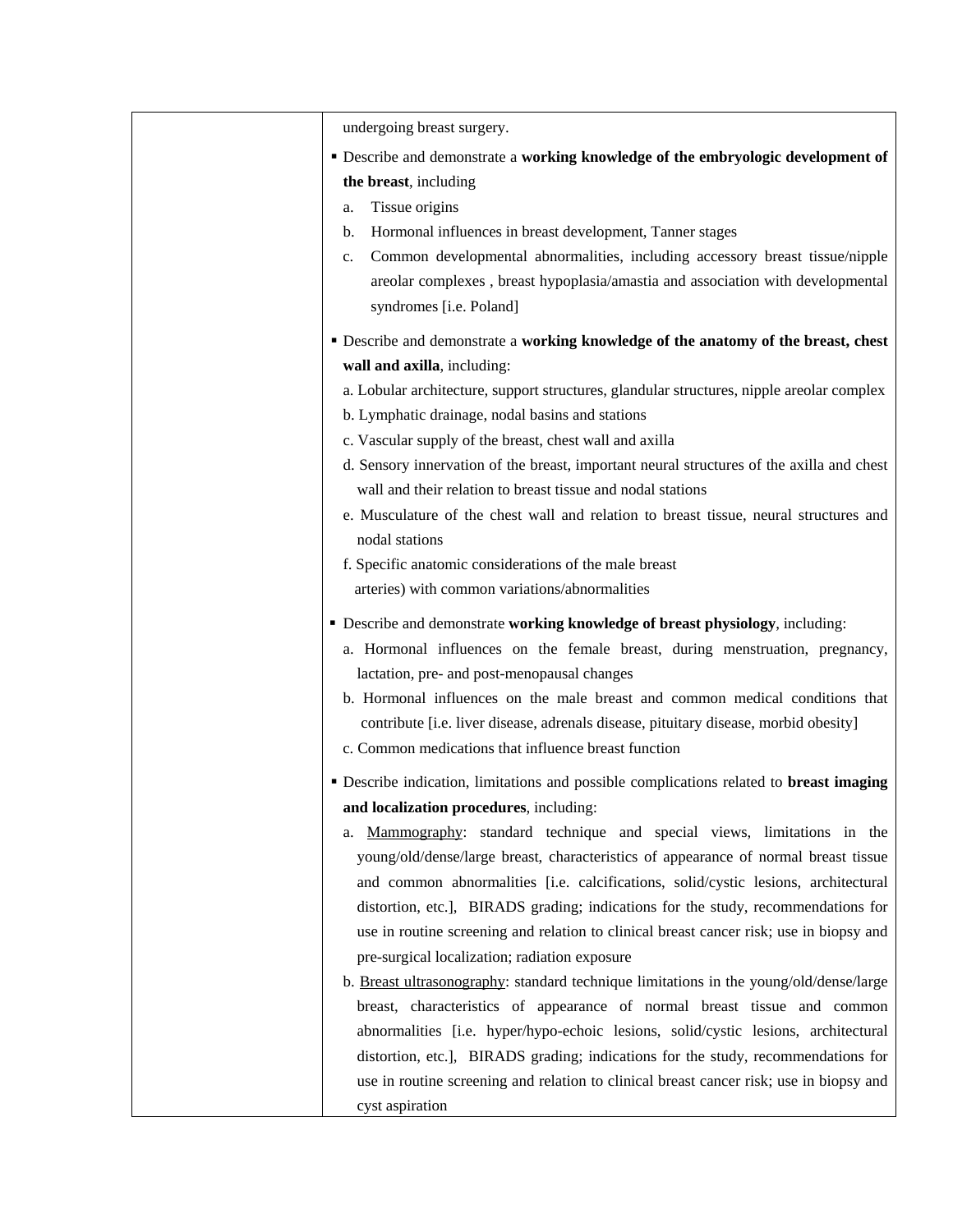| Computed Tomography/PET scan: standard technique, limitations in the<br>$c_{\cdot}$<br>young/old/dense/large breast, characteristics of appearance of normal breast tissue<br>and common abnormalities [i.e. calcifications, solid/cystic lesions, architectural<br>distortion, metastatic disease, etc.], indications for the study, recommendations for<br>use in screening for metastatic disease; radiation exposure<br>d. Magnetic Resonance Imaging:<br>e. Ductography: standard technique, limitations, indications for the study                               |
|------------------------------------------------------------------------------------------------------------------------------------------------------------------------------------------------------------------------------------------------------------------------------------------------------------------------------------------------------------------------------------------------------------------------------------------------------------------------------------------------------------------------------------------------------------------------|
| f. Other                                                                                                                                                                                                                                                                                                                                                                                                                                                                                                                                                               |
| • Discuss and perform the steps of a comprehensive breast examination<br>Inspection, palpation, sitting lying down, arms up/down<br>a.<br>Palpation of supraclavicular, axillary, chest wall nodal basins<br>$\mathbf{b}$ .                                                                                                                                                                                                                                                                                                                                            |
| • Define and perform a comprehensive breast cancer history:<br>Personal history: menarche, menopause, contraceptives, number of children, age at<br>a.<br>first pregnancy, other risk factors<br>Family history: first/second degree relatives, age relation for occurrence of breast<br>b.<br>cancer<br>Indications for genetic counseling<br>c.                                                                                                                                                                                                                      |
| <b>Describe the algorithm for evaluation of a new (non-)palpable breast mass and</b>                                                                                                                                                                                                                                                                                                                                                                                                                                                                                   |
| nipple discharge                                                                                                                                                                                                                                                                                                                                                                                                                                                                                                                                                       |
| Differentiate solid, cystic or mixed lesions<br>a.<br>Relate mammographic, sonographic and/or other imaging findings<br>b.<br>Relate the patients clinical cancer risk<br>c.<br>Role of aspiration/cytology, FNA, core or excisional biopsy<br>d.                                                                                                                                                                                                                                                                                                                      |
| · Discuss the specifics [pathophysiology, epidemiology/risk factors, clinical evaluation<br>and therapeutic options] for common benign breast conditions<br>a. Fibroadenoma, fibrocystic disease of the breast, sclerosing adenosis<br>Gynecomastia, Galactocele<br>b.<br>Mastodynia, Fat necrosis of the breast<br>c.<br>Differential breast size/conformation, amastia/hypoplasia, polythelia, and other<br>d.<br>common developmental diseases [see above]<br>Mastitis, periductal mastitis [mammary ductal ectasis], breast abscess<br>e.<br>Mondor disease.<br>f. |
| • Discuss the specifics [pathophysiology, epidemiology/risk factors, clinical evaluation<br>and therapeutic options] for common malignant breast conditions, including<br>common genetic features and distinguishing features [i.e. Her-2-neu, ER/PR receptor<br>status, etc.] and their implication for therapy and prognosis<br>Brest cancer sporadic/hereditary, inflammatory, lobular/ductal, male/female,<br>a.                                                                                                                                                   |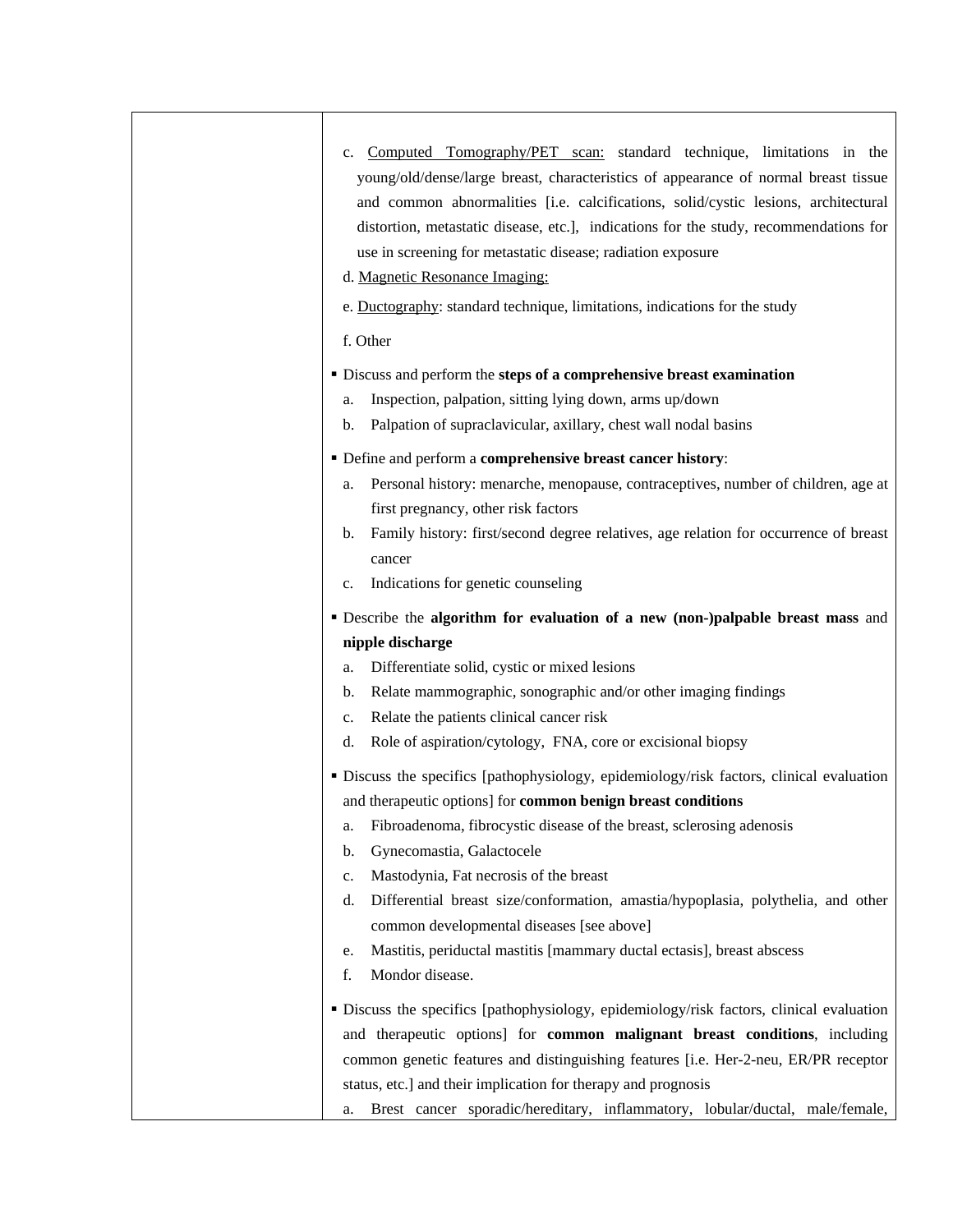|                       | carcinoma in situ, breast cancer during pregnancy                                                                                                                                                                                                                                                    |  |  |
|-----------------------|------------------------------------------------------------------------------------------------------------------------------------------------------------------------------------------------------------------------------------------------------------------------------------------------------|--|--|
|                       | Paget's Disease of the Nipple, Phylloides Tumor<br>b.                                                                                                                                                                                                                                                |  |  |
|                       | • Describe and assess the operative indications, risk and expected outcomes                                                                                                                                                                                                                          |  |  |
|                       | associated with several Breast surgical procedures, including:                                                                                                                                                                                                                                       |  |  |
|                       | Breast Biopsy w. and w/o. localization/image guidance [core, open]<br>a.                                                                                                                                                                                                                             |  |  |
|                       | Cyst aspiration w. ultrasound guidance<br>b.                                                                                                                                                                                                                                                         |  |  |
|                       | Partial and Simple Mastectomy, incl. nipple sparing/minimally invasive<br>c.                                                                                                                                                                                                                         |  |  |
|                       | Axillary Sentinel lymph node biopsy and lymphadenectomy<br>d.                                                                                                                                                                                                                                        |  |  |
|                       | Modified radical and radical mastectomy<br>e.                                                                                                                                                                                                                                                        |  |  |
|                       | f.<br>Breast reconstructive procedures [immediate/delayed, one-stage/two-stage]                                                                                                                                                                                                                      |  |  |
|                       | • TRAM, DIEP, Latissimus/Gluteal flap/TUG, Implant, other                                                                                                                                                                                                                                            |  |  |
|                       | • Discuss the complications of Breast surgery and methods used to reduce their                                                                                                                                                                                                                       |  |  |
|                       | incidence, including: wound infection/dehiscence, flap necrosis, seroma, numbness,                                                                                                                                                                                                                   |  |  |
|                       | lymphedema of the breast and/or extremity, chronic pain, breast cellulitis, venous                                                                                                                                                                                                                   |  |  |
|                       | thromboembolism                                                                                                                                                                                                                                                                                      |  |  |
|                       | Review the risk of cancer recurrence after operative/combination ablation                                                                                                                                                                                                                            |  |  |
|                       | therapy and reconstruction; discuss recommended follow-up intervals and                                                                                                                                                                                                                              |  |  |
|                       | diagnostics;                                                                                                                                                                                                                                                                                         |  |  |
|                       | • Describe the most commonly used chemotherapeutic agents and combination                                                                                                                                                                                                                            |  |  |
|                       | regimen in the management of breast malignancy, and their relation to tumor biology<br>and age/functional status of the patient<br><u> Objectives – general:</u><br>• Complete the reading assignment (see literature list)<br>■ Attend all (≥ 85%) conferences, M&M conferences, Grand Rounds/other |  |  |
|                       |                                                                                                                                                                                                                                                                                                      |  |  |
|                       |                                                                                                                                                                                                                                                                                                      |  |  |
|                       |                                                                                                                                                                                                                                                                                                      |  |  |
|                       |                                                                                                                                                                                                                                                                                                      |  |  |
|                       | educational activities of the Division of Breast Surgery during the rotation.                                                                                                                                                                                                                        |  |  |
|                       | · Take a post-rotation self-assessment test with at least 75% correct answers [if                                                                                                                                                                                                                    |  |  |
|                       | offered]                                                                                                                                                                                                                                                                                             |  |  |
|                       | <b>Goals and Objectives:</b>                                                                                                                                                                                                                                                                         |  |  |
| <b>Practice-based</b> | Residents must be able to investigate and evaluate their patient care practices, appraise                                                                                                                                                                                                            |  |  |
| <b>Learning and</b>   | and assimilate scientific evidence, and improve their patient care practices. Residents are                                                                                                                                                                                                          |  |  |
| <b>Improvement:</b>   | expected to:                                                                                                                                                                                                                                                                                         |  |  |
|                       | · Self-assessment: Analyze practice experience during the rotation, as well as own                                                                                                                                                                                                                   |  |  |
|                       | performance, based on interaction with Breast Surgery / Plastic Surgery attending(s)                                                                                                                                                                                                                 |  |  |
|                       | and other key Breast Surgery staff; accept and use constructive criticism to improve                                                                                                                                                                                                                 |  |  |
|                       | performance in the six core competencies.                                                                                                                                                                                                                                                            |  |  |
|                       | " Medical knowledge: Self-directed and under mentorship of Breast Surgery / Plastic                                                                                                                                                                                                                  |  |  |
|                       |                                                                                                                                                                                                                                                                                                      |  |  |
|                       | Surgery attending staff and experienced mid-level provider(s), locate, appraise and                                                                                                                                                                                                                  |  |  |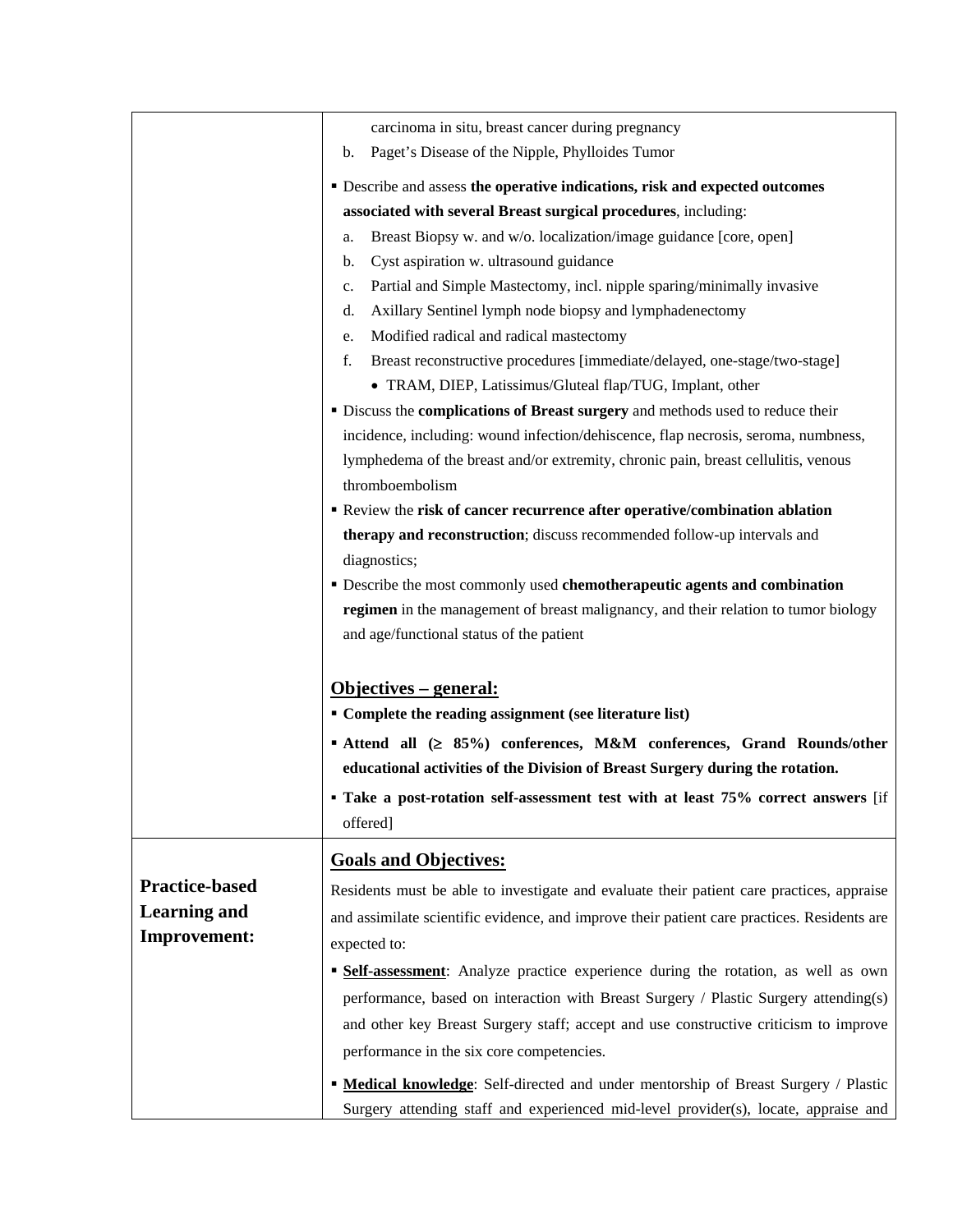|                                 | assimilate evidence from scientific studies related to their patients' health problems;   |  |  |  |
|---------------------------------|-------------------------------------------------------------------------------------------|--|--|--|
|                                 | Use evidence based medicine approach to patient care whenever possible; apply             |  |  |  |
|                                 | knowledge of study designs and statistical methods to the appraisal of clinical studies   |  |  |  |
|                                 | and other information on diagnostic and therapeutic effectiveness; use information        |  |  |  |
|                                 | technology to manage information, access online medical information and support           |  |  |  |
|                                 | their own education; Facilitate the learning of students and other healthcare             |  |  |  |
|                                 | professionals on the Breast Surgery service by sharing pre-existing and newly acquired    |  |  |  |
|                                 | knowledge (general and case-based) on rounds and during formal educational                |  |  |  |
|                                 | activities. Residents are encouraged to ask/question the Breast Surgery attending staff   |  |  |  |
|                                 | and/or other Breast Surgery related expert providers for clarification of unclear         |  |  |  |
|                                 | concepts/practices at any time.                                                           |  |  |  |
|                                 | <b>Participate in the peri-operative management of Breast Surgery patients</b> in the     |  |  |  |
|                                 | inpatient and outpatient setting as outlined in the patient care competency; during the   |  |  |  |
|                                 | rotation, the resident should become familiar/proficient with:                            |  |  |  |
|                                 | a. Fundamentals of focused Breast/female endocrine history and exam; routine              |  |  |  |
| diagnostic tests and procedures |                                                                                           |  |  |  |
|                                 | b. Common breast diseases and fundamental therapeutic options (operative and non-         |  |  |  |
|                                 | operative)                                                                                |  |  |  |
|                                 | c. Common breast surgery [ablative, reconstructive] complications and management          |  |  |  |
|                                 | thereof                                                                                   |  |  |  |
|                                 | Perform/participate in <b>Breast Surgery service related operations/procedures</b> as     |  |  |  |
|                                 | outlined in the patient care competency; during the rotation the resident should become   |  |  |  |
|                                 | familiar with:                                                                            |  |  |  |
|                                 | a. Common diagnostic/ablative procedures: breast biopsy, mastectomy [all types],          |  |  |  |
|                                 | lymph node biopsy and lymphadenectomy, implant and tissue flap reconstruction             |  |  |  |
|                                 | b. Breast diagnostics: Mammography, incl. needle localization; breast ultrasonography,    |  |  |  |
|                                 | incl. cyst aspiration and core biopsy                                                     |  |  |  |
|                                 | <b>Goals and Objectives:</b>                                                              |  |  |  |
| <b>Interpersonal and</b>        | Residents must be able to demonstrate interpersonal and communication skills that result  |  |  |  |
| Communication                   |                                                                                           |  |  |  |
| <b>Skills:</b>                  | in effective information exchange and teaming with patients, their patient's families and |  |  |  |
|                                 | professional associates. Residents are expected to:                                       |  |  |  |
|                                 | · Develop interpersonal skills necessary to communicate effectively with patients,        |  |  |  |
|                                 | patient families, nursing staff, mid-level healthcare providers, ancillary staff, medical |  |  |  |
|                                 | students, fellow residents and attending staff in the complex multi-specialty             |  |  |  |
|                                 | environment that constitutes Breast Surgery                                               |  |  |  |
|                                 | " Contribute to creating an atmosphere of collegiality and mutual respect with all        |  |  |  |
|                                 | providers involved in the care of patients                                                |  |  |  |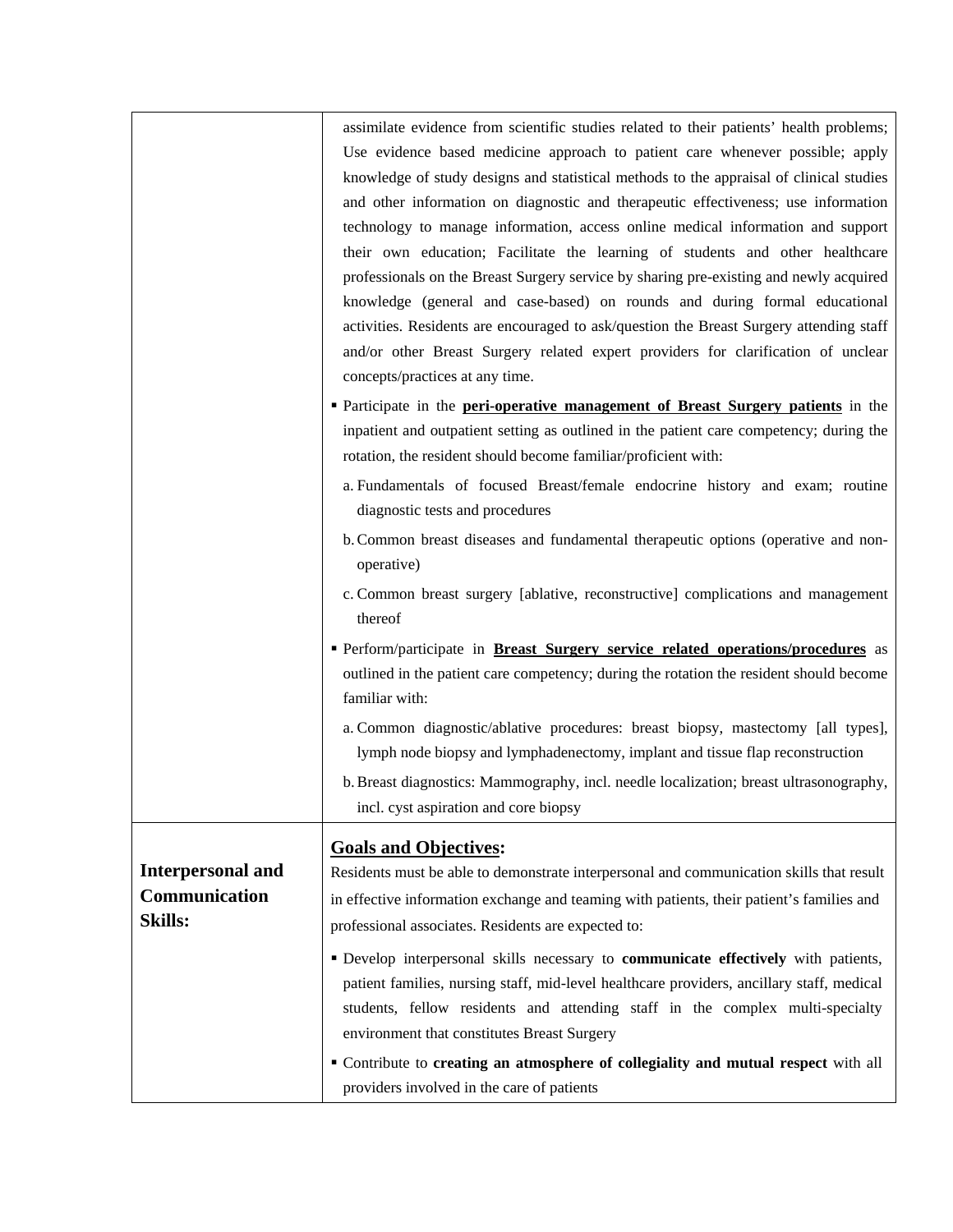|                      | • Develop effective listening, questioning and documentation skills                        |  |  |
|----------------------|--------------------------------------------------------------------------------------------|--|--|
|                      | " Demonstrate ability to work effectively as a member of a team                            |  |  |
|                      | • Demonstrate ethically sound behavior (see also Professionalism)                          |  |  |
|                      | • Share own knowledge with other members of the team to foster an environment of           |  |  |
|                      | learning                                                                                   |  |  |
|                      | <b>Goals and Objectives:</b>                                                               |  |  |
| Professionalism:     | Residents must demonstrate a commitment to carrying out professional responsibilities,     |  |  |
|                      | adherence to ethical principles and sensitivity to a diverse patient population. Residents |  |  |
|                      | are expected to:                                                                           |  |  |
|                      | " Demonstrate adherence to institutional and departmental standards and policies           |  |  |
|                      | " Demonstrate respect, compassion, integrity and ethical behavior consistent with          |  |  |
|                      | the values of the department and institution; develop and sustain sensitivity toward       |  |  |
|                      | differences of age, gender, culture, religion, ethnicity or other diversities in both co-  |  |  |
|                      | workers and patients                                                                       |  |  |
|                      | • Demonstrate ability to appropriately take on, share and delegate responsibilities        |  |  |
|                      | with regard to patient care; balance own rights and privileges appropriately with          |  |  |
|                      | responsibilities and accountability resulting from being a member of a team dedicated      |  |  |
|                      | to patient care                                                                            |  |  |
|                      | " Demonstrate commitment to excellence and on-going professional development               |  |  |
|                      | • Under attending and other Breast Surgery / Plastic Surgery staff guidance, develop       |  |  |
|                      | skill to resolve potential problems and conflicts that occur in a complex                  |  |  |
|                      | corporate environment using the appropriate channels and methods of                        |  |  |
|                      | communication to maximize patient care and surgical service performance                    |  |  |
|                      | Evaluate and formulate a response to ethical questions, Including                          |  |  |
|                      | a.                                                                                         |  |  |
|                      | <b>Goals and Objectives:</b>                                                               |  |  |
| <b>Systems-based</b> | Residents must demonstrate an awareness of and responsiveness to the larger context and    |  |  |
| <b>Practice:</b>     | system of healthcare and the ability to effectively call on system resources to provide    |  |  |
|                      | care that is of optimal value. Residents are expected to:                                  |  |  |
|                      | · Understand how choices in patient care and other professional practices affect other     |  |  |
|                      | healthcare professionals, the healthcare organization and the larger society and how       |  |  |
|                      | these elements of the system affect their own practice                                     |  |  |
|                      | a. Average cost of Breast surgery vs. interventional procedures/medical management in      |  |  |
|                      | the long-term; cost of lives saved/years of life gained in patients with malignant         |  |  |
|                      | breast disease                                                                             |  |  |